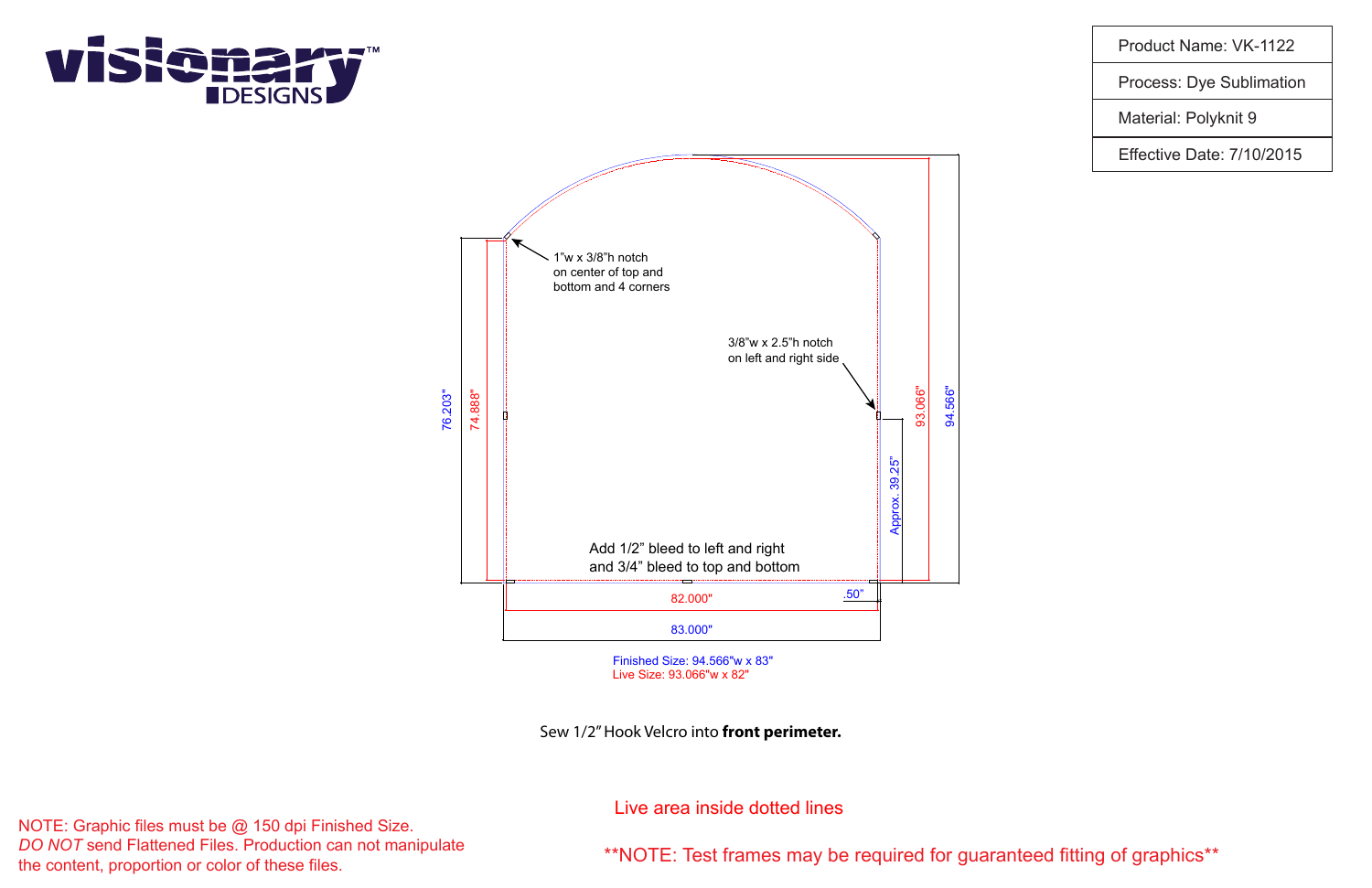

ო <u>ნ.</u><br>თ တ $\overline{\mathbf{c}}$ .<br>රා

NOTE: Graphic files must be @ 150 dpi Finished Size. *DO NOT* send Flattened Files. Production can not manipulate the content, proportion or color of these files.

\*\*NOTE: Test frames may be required for guaranteed fitting of graphics\*\*

Product Name: VK-1122

Process: Direct Print

Material: 1/8" Sintra

Effective Date: 7/10/2015



Live area inside dotted lines



Ø 24.000"